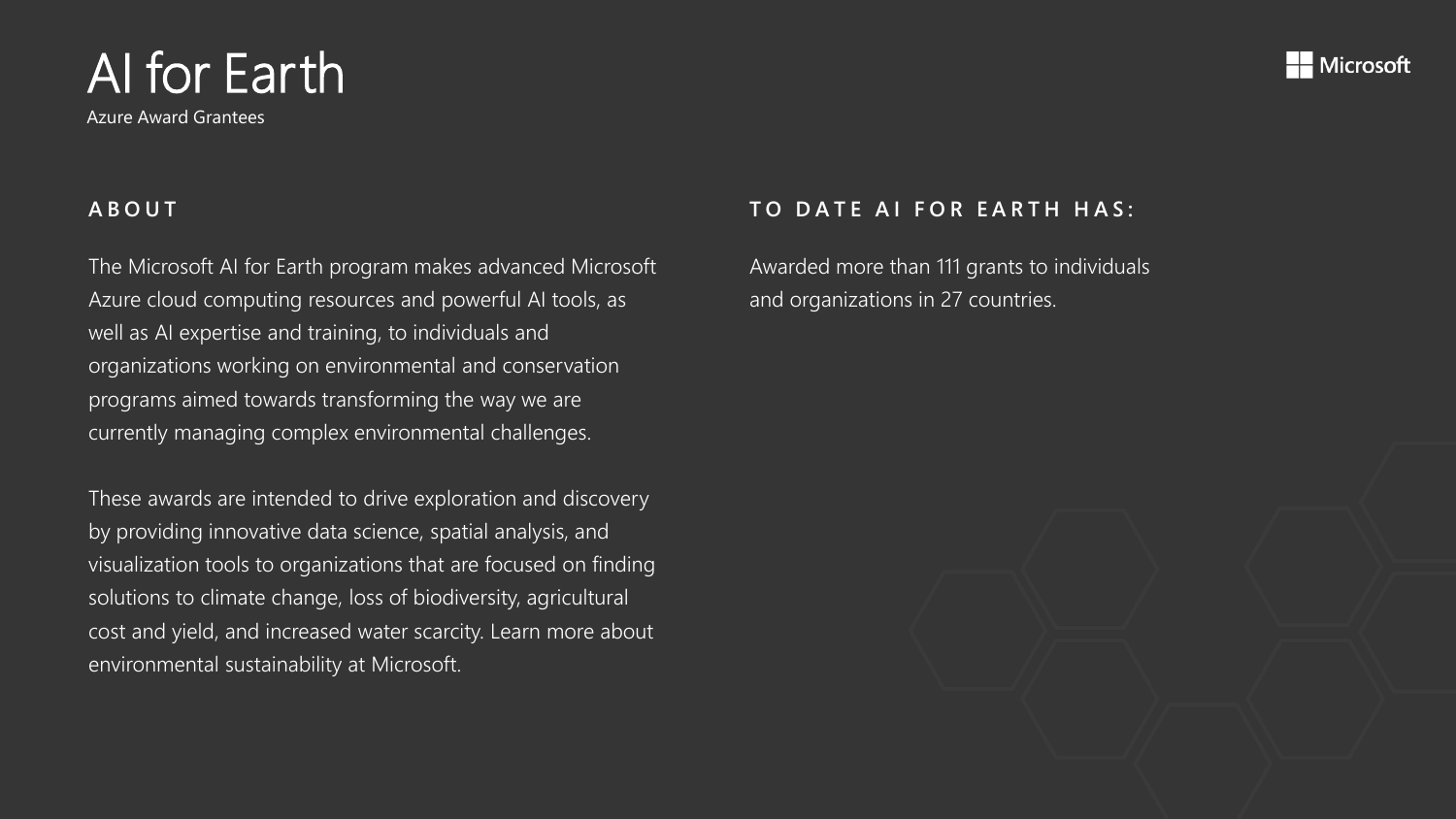Azure Award Grantees



**Microsoft**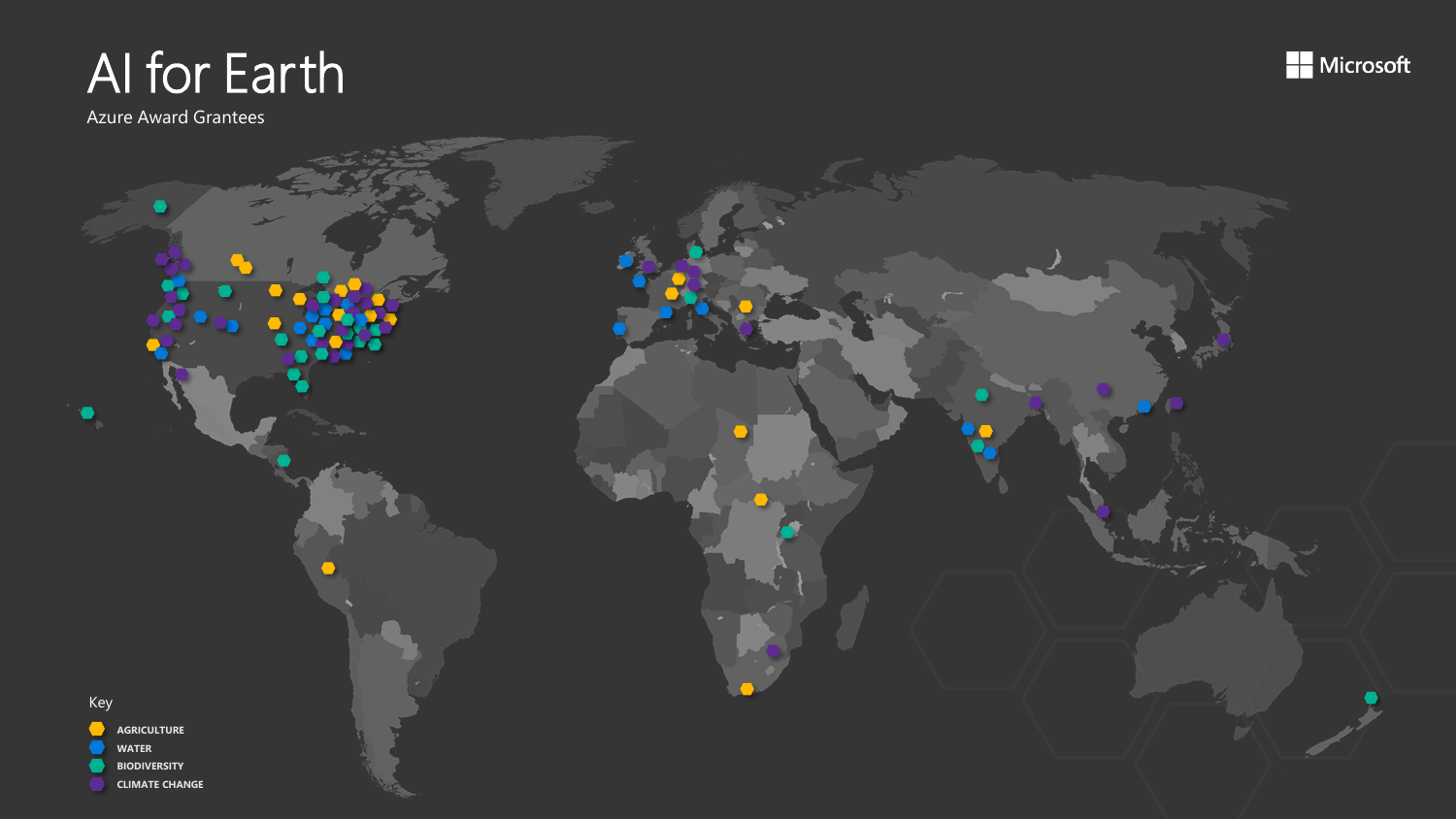#### Azure Award Grantees

**Aalborg University (Denmark)** High-resolution spatialized population projections. **Climate Change**

**Aker Technologies Inc. (US)** AI for Earth/Esri **Agriculture**

**ATREE (India)** Bioresources ATLAS of northeast India. **Biodiversity**

**Audubon Society (US)** Using cloud-based, high-throughput image classification solutions to conserve biodiversity in response to extreme weather events and rapid landscape change. **Biodiversity**

**Binghamton University (US)** Wetland mapping and monitoring using geospatial big data and deep learning. **Water**

**Boston University** Cloud-based urban climate action planning. **Climate Change**

**Brigham Young University (US)** Improved streamflow forecasting service for flood and drought prediction at a local and global scale. **Water**

**Brown University (US)** Assessing surface water sensitivity to permafrost extent using CubeSat imagery and machine learning. **Climate Change**

**Carnegie Mellon University (US)** Improving patrol strategy to combat poaching using deep reinforcement learning. **Biodiversity**

**Carnegie Mellon University (US)** Vehicle counting with deep convolutional neural networks for sustainable freight transportation. **Biodiversity**

Key

- **AGRICULTURE**
- **WATER**
- **BIODIVERSITY**
- **CLIMATE CHANGE**

**CEDO Intercultural (Mexico)** Climate change communications in the Gulf of California, Mexico. **Climate Change**

**Center of Safety Excellence gGmbh** ARTEM: An Advanced Reactor and Storage Tank Emission Model. **Climate Change**

**Centro Alexander Von Humboldt (Nicaragua)** Forest monitoring platform of deforestation in two forest districts of Nicaragua. **Biodiversity**

**Cetaqua (Spain)** A prescriptive analytics approach for orchestrating agricultural, urban and industrial uses of water from watersheds. **Water**

**Chinese Academy of Science, Kunming Institute of Technology (China)** Simulation to curb climate change in a collectivist society. **Climate Change**

**City University of Hong Kong** Benthic habitat imaging and mapping for exploring and monitoring mesophotic coral ecosystem in Pearl River Delta **Water**

**Claremont Graduate University (US)** Deep learning for early detection, identification, and mapping of cassava diseases using multispectral aerial imagery. **Agriculture**

**Columbia University (US)** Keeping a close watch on our trees: large-scale forest ecological surveys via a data science workflow using high-resolution imaging and remote sensing data. **Biodiversity**

**Columbia University (US)** Real time earth **Climate Change**

**Columbia University (US)** What if they fail? AI to assess the hazard of aging dams and levees **Water**

**Conservation Science Partners (US)** Forest disturbance detection and hydrologic response in the western United States. **Climate Change**

**Cornell University (US)** Artificial intelligence driven yield and crop cover forecasting utilizing real-time precision agriculture data. **Agriculture**

**Deltares (Netherlands)** A climatology-based approach for landslide identification and generation of hazard maps. **Climate Change**

**Duke University (US)** Developing cloud-based workflows for mapping and censusing seabird breeding colonies at scale with Unmanned Aircraft Systems and machine learning. **Biodiversity**

**Duke University (US)** Modeling below ground biomass for carbon sequestration applications. **Climate Change**

**EcoHealth Alliance (US)** Identifying and mitigating global pathogen risks posed to humans, animals, and ecosystems. **Biodiversity**

**EcoHealth Alliance (US)** Improving understanding of global pathogen biodiversity and distribution using text analytics and natural language processing. **Biodiversity**

**ETH- Zurich (Switzerland)** Fighting deforestation with deep learning and smart contracts. **Biodiversity**

**Florida Agricultural (US) and Mechanical University** An integrative cloud and AI-based strategy for collaborative, multiscale resource management. **Biodiversity**

**Fraunhofer Society for the Advancement** SynErgie **Climate Change**

**Georgia Institute of Technology (US)** Deep learning for fine-scale population maps. **Climate Change**

**Georgia Institute of Technology (US)** Supporting conservation planning using mathematical optimization. **Biodiversity**

**Ghent University (Belgium)** Applying ML and AI to ultimately turn agricultural data into automated animal health and welfare monitoring tools. **Agriculture**

**Global Environment and Technology Foundation (US)** Machine Learning for Improved Water Services. **Water**

**Harvard University (US)** Assessing the potential for climate change and forest insects to drive land-use regime shifts. **Biodiversity**

**ICDDRB (Bangladesh)** Climate-change driven Cholera early warning system. **Climate Change**

**IMT Atlantique** Bridging physically-driven and data-driven schemes for the identification, forecasting, and reconstruction of ocean dynamics. **Water**

**Indian Institute of Science (India)** Scalable analytics for equitable water distribution in mega cities. **Water**

**Indiana University-Purdue University Fort Wayne (US)** A real-time water body monitoring system. **Water**

**Indraprastha Institute of Information Technology (India)** Intelligent tool for monitoring monkey population. **Biodiversity**

**International Center for Tropical Agriculture (Uganda)** Enhancing food and nutrition resilience in Africa through a Nutrition Early Warning System (NEWS). **Agriculture**

**International Crops Research Institute for the Semi-Arid Tropics (India)** Plant pest prediction models and farm advisory. **Agriculture**

**Jane Goodall Institute**  Using the power of Azure cloud to identify chimpanzee habitat connectivity and conservation priorities in Africa. **Biodiversity**

**Lakehead University (Canada)** Development of a forest resource inventory by utilizing deep learning for automated tree species identification, stand delineation and land classification. **Biodiversity**

**Long Live the Kings (US)** Water, climate, and food web effects on the survival of Puget Sound salmon: bolstering marine ecosystem modeling with Azure cloud computing. **Biodiversity**

**Marshall University** Pure Life: Understanding the Rationale of Harmful Algal Blooms (HABs) in Aquatic Ecosystem **Water** 

**Massachusetts Institute of Technology (US)** Hardware-enabled AI for the future of sustainable indoor agriculture. **Agriculture** 

**Massey University (New Zealand)** Automating photo identification of marine mammals using deep learning. **Biodiversity**

**McGill University (Canada)** Climate change mitigation for smart cities. **Climate Change**

**Michigan State University (US)** Complexity as a holistic path to sustainability, not a roadblock. **Climate Change**

**Microsoft India R&D (India)** Cloud backbone for farmer information services in India. **Agriculture**

**National Oceanography Centre** A deep learning approach to predicting the North Atlantic wave sea states **Climate Change**

**National University of Ireland, Galaway** Stereo imaging of rogue waves. **Water**

**Northeastern University (US)** The networked digital earth for harnessing complexity and designing policy. **Climate Change**

**Northeastern University (US)** Risk assessment and sensitivity analysis of climate change on crop models using machine learning and big data analytics. **Agriculture**

**Peace Parks Foundation (South Africa)** Master Tracker App **Agriculture**

**Peace Parks Foundation (South Africa)** Transforming anti-poaching in protected areas affected by wildlife crime using the intelligent camera trap solution. **Agriculture**

**Peace Parks Foundation (South Africa)** Conservation farming app **Agriculture**

**Pennsylvania State University (US)** Cloud-enabled hydrology mesh workflows. **Water**

**Politecnico di Milano (Italy)** Deep learning for snow monitoring and predictive water system operation. **Water**

**Rain for Climate (Slovakia)** Rain for Climate Initiative: holistic water management theory. **Water**

#### $\blacksquare$  Microsoft